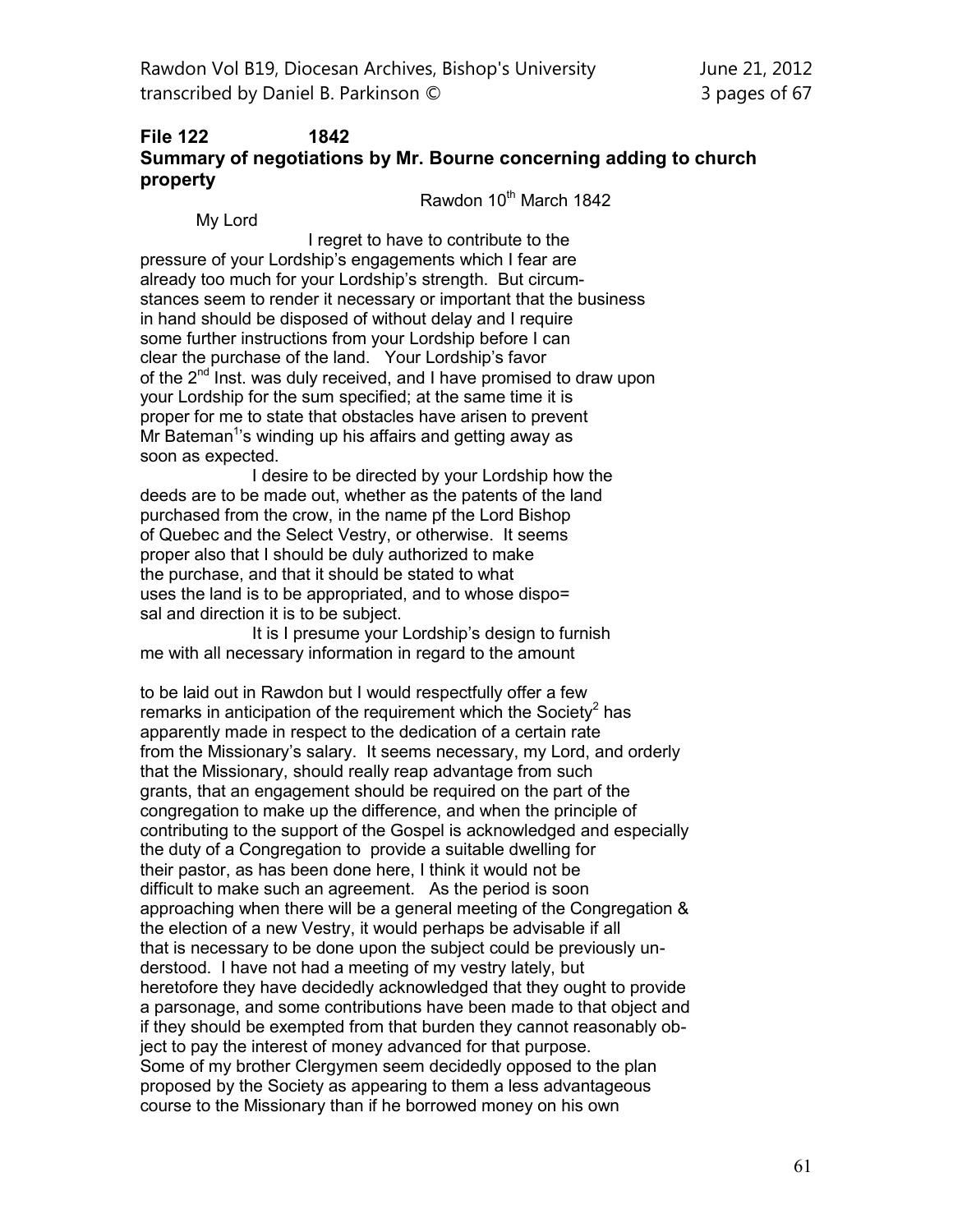account, on interest, and invested it in personal property.

If I were as apprehensive of the results myself I should have hesitated to address any responsibility in that way, but I have been rather disposed to consider the arrangement as a reasonable one; and one by which, if the missionary gained nothing

he need lose nothing. Serious difficulties may be started in regard to it, but I omit further remarks on this subject. In the expectation that my congregation will accede to some requisition of the kind I have proposed, I have ventured to proceed without waiting fir any particular understanding in reference to it.

Your Lordship intimated that it might be necessary for me to furnish particulars respecting the remainder of the expenditure it maybe well for me therefore to mention that there are two other portions of land recommended to be purchased. First the two Acres belonging to a Mr.Griffiths<sup>3</sup> in Montreal situated between the present parsonage lot, and the land belonging to Mr. Bateman separated from the former by the line for a public road. This is rated at £5 per acre and Secondly 5 acres belonging to Mr. Rood<sup>4</sup>, who is the present proprietor of the farm of which the whole once formed a part. It lies at the opposite extremity of Mr. Bateman's piece of land, and is valued at £2 per acres. The remaining Sum is therefore £25 for the 7 acres – The first mentioned portion is valued high on account of its joining the village and situation upon the line of road, the other in amount of its being convenient to water, &c.

It may afford your Lordship some idea of the situation of the land for me to annex a rough outline of the portions to be purchased.

*A map of some village properties is sketched with the following notations overwritten and to the right of the sketch.*

"Lots recommended for purchase"

"present church property about ten acres" with burial ground, church and parsonage indicated.<sup>5</sup>

East of this – "1 acre belonging to Bateman" "2 acres belonging to Griffiths [sic] of Montreal"

East of this – "10 acres belonging to Mr. Bateman" then proposed site of parsonage and east of this to the river "5 acres belonging to Mr. Rood".

The River, two saw mills and various roads are marked and on the right side of the page this note'

As long as the line Road, separating the land to be purchased from the present Church property is not required to be opened, the whole of the property can be thrown into one lot excepting a small portion occupied by the church Burial Grd.

Before I close the present communication would mention that I have two pieces of ground made over by Messers Dixon of Kildare for a Church, Burial ground & that I took upon myself the respon-